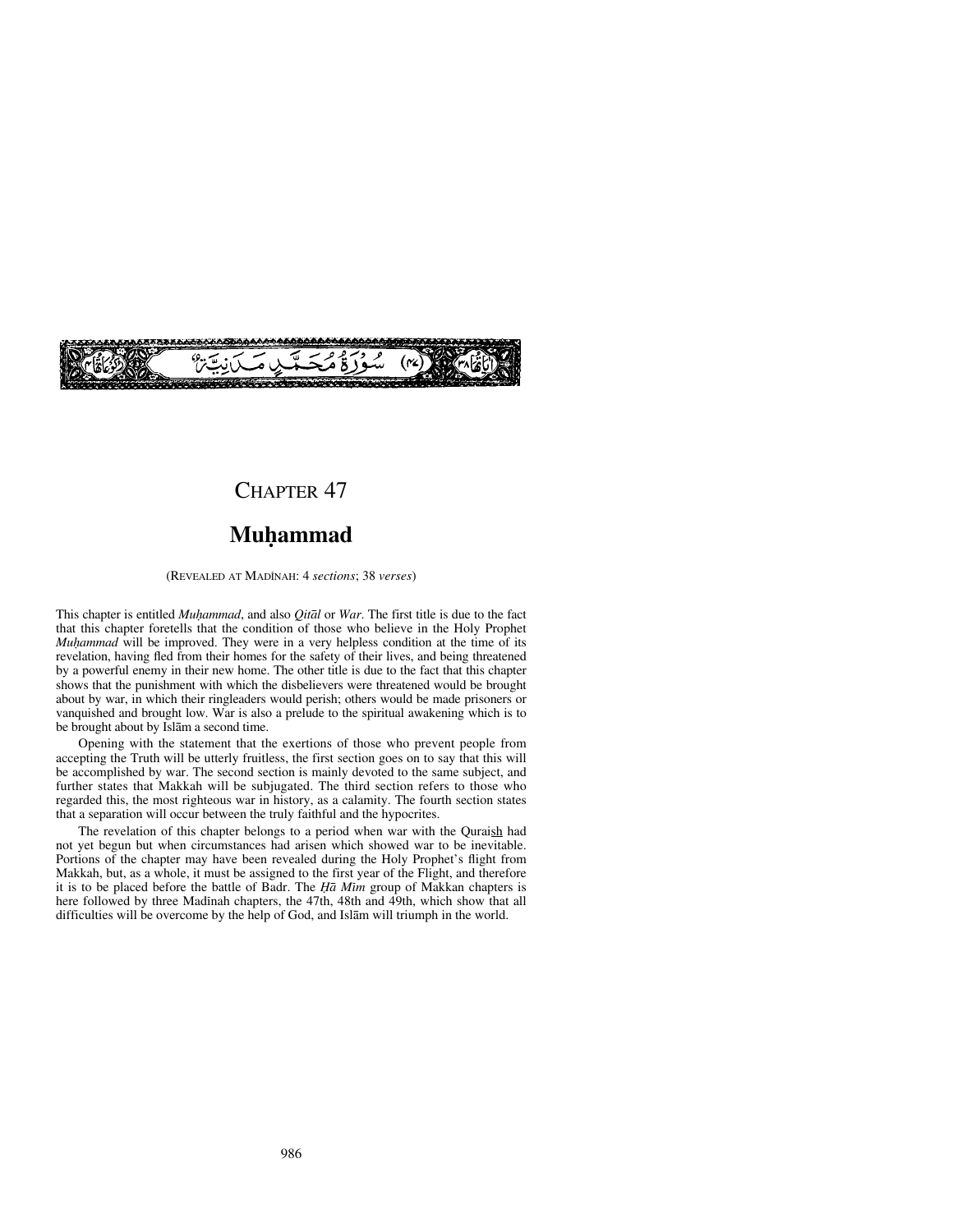### SECTION 1: **Opponents will perish in War**

In the name of Allåh, the Beneficent, the Merciful.

**1** Those who disbelieve and turn (men) from Allåh's way, He will destroy their works.*<sup>a</sup>*

**2** And those who believe and do good, and believe in that which has been revealed to Muhammad — and it is the Truth from their Lord — He will remove their evil from them and improve their condition.*<sup>a</sup>*

**3** That is because those who disbelieve follow falsehood, and those who believe follow the Truth from their Lord. Thus does Allåh set forth their descriptions for men.*<sup>a</sup>*

**4** So when you meet in battle those who disbelieve, smite the necks; then, when you have overcome them, make (them) prisoners, and afterwards (set them free) as a favour or for ransom till the war lay down its burdens.*<sup>a</sup>* That

بِسْعِ اللَّهِ الرَّحْسُنِ الرَّحِيْمِِنِ أَلَّذِينَ كَفَرُوْا وَجَدَلَّهُ وَا عَنْ سَبِيبُلِ اللهِ آضَلَّ آعَبَالَهُمْ 0 دَ الَّذِينَ اٰمَنُوْا دَعَبِيلُوا الصَّلِحْتِ دَ اٰمَنْوَا بِيَا نَبِّهِ ۖ عَلَى مُحَدَّىٰ دَّهُوَ الْحَقُّ مِنْ تَرَبُّعِيْرٌ لَكُنَّهَ عَنْهُ هُ سَيِّيَاتِهِعْرَدَ آصُلَحَ بَالَهُعْرُ® ذٰلِكَ بِأَنَّ الْبَدِيْنَ كَجَدَّدُوا اتَّنَعُوا الْبَاطِلَ وَ آنَّ الَّذِينَ امَنُوا اتَّبَعُوا الْحَقَّ مِنْ تَرَبِّهِمْ عَلَىٰ لِكَ يَضْرِبُ اللَّهُ لِلنَّامِينِ آمَنَاكَهُمْرَ فَبَاذَالَقِيْتُمُ الَّذِينَ كَفَرُدًا فَقَد الِدَّقَابِ مُحَتَّى إِذَآ أَنْخَذْ مُحُوْمُهُ مِنْشُلَّالِ الْمَنَادَ بِيْ فَامِيًّا مَثًّا بَعَيْنَ وَلِمَّا فِيلَاَّءَ حَتَّىٰ نَضَعَ الْحَدُثِ أَدْزَارَهَا لَجْ ذَلَكَ َّ

2*a.* This is another prophecy, a counterpart of the one contained in the previous verse. The Muslims, whose condition, it is announced here, will be bettered, were in a most helpless condition at the time. The majority of them had just fled from their homes, almost penniless, to save their lives and to settle down at Madinah where, however, they were not left alone, the enemy being determined to crush them by force.

3*a. Amthål* is the plural of *mathal*, which means a *description, condition, state* or *case*, or a *description by way of comparison*, i.e., *a parable* (LL). V. 1 tells us of the condition of those who tried to uproot Truth, stating that their endeavours will be brought to naught, while v. 2 speaks of those who accept the Truth and states that their material as well as moral condition will be bettered. These are the *conditions* or *descriptions* referred to in v. 3.

4*a.* The word *athkhana* occurring in this passage has been fully explained in 8:67*a*. This passage mentions the only case in which prisoners of war can be taken, and thus

<sup>1</sup>*a. A˙alla-h∂* is synonymous with *ahlaka-h∂* or *a˙å'a-h∂* (T, LL), the first meaning *he destroyed him* or *caused him to perish*, and the second *he wasted it* or *made it ineffective*. The significance is that their endeavours to uproot Truth will be brought to naught. This chapter was revealed at a time when the enemies of Islåm were at the height of their power, and had apparently uprooted Islåm from Makkah, and were preparing to give it a death-blow at Madinah.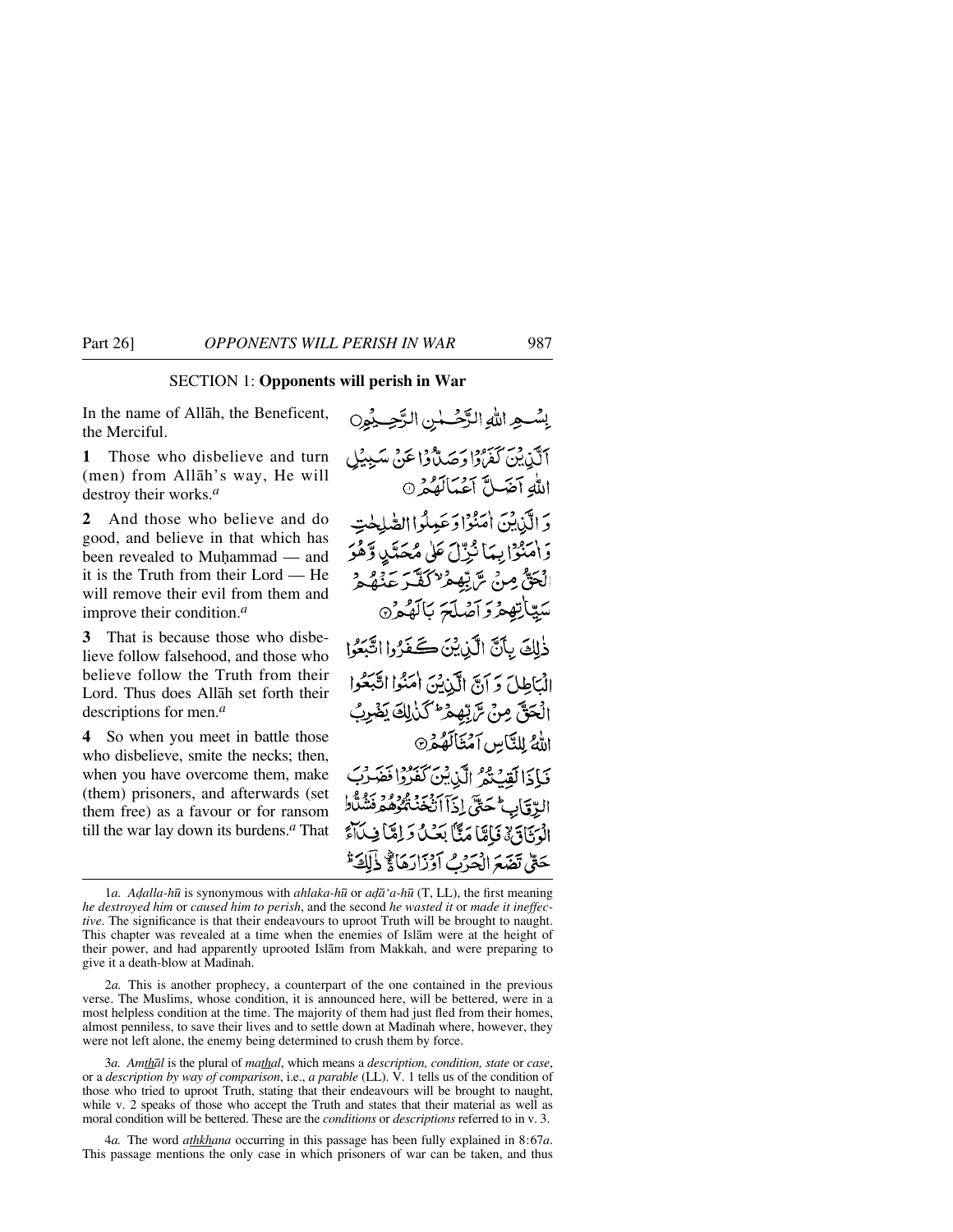(shall be so). And if Allåh please, He would certainly exact retribution from them, but that He may try some of you by means of others.*<sup>b</sup>* And those who are slain in the way of Allåh, He will never allow their deeds to perish.

**5** He will guide them and improve their condition.

**6** And make them enter the Garden, which He has made known to them.*<sup>a</sup>*

**7** O you who believe, if you help Allåh, He will help you and make firm your feet.

**8** And those who disbelieve, for them is destruction, and He will destroy their works.

**9** That is because they hate that which Allåh reveals, so He has rendered their deeds fruitless.

**10** Have they not travelled in the land and seen what was the end of those before them? Allåh destroyed them. And for the disbelievers is the like thereof.

دَبِر سَيْءٍ إِنَّهُ لَا نُتَصَدِّ مِنْهُكُرْدَ لَلْكِنَّ البيلوا بعضكه يبغض والذنبئ قتالوا وْعْ سَبِيْلِ اللَّهِ فَكَنْ يّْخِطَّ آعْمَالَهُ

يەر ئەمرىر بەر ئالگەر ئ ر وديد وه الحياء عرّفها لَهُ مْ نَاتِفَا الَّيْدِينَ أُمَنُوْٓا!نْ نَنْصُدُوااللَّهَ رود در به سوی به دسازی در ۱<br>بنصر که وکنتیت افیلام که ۱۵ وَ الَّذِينَ كَفَرُوْا فَتَعَبَّدَنَّا لَّهُ هُمْ وَ آخَهَلَّ آغيالَهُ وه ذٰلِكَ بِأَنَّهُمُ كَرِهُوْا مَآ آَنَزَلَ اللَّهُ فأختط أغنائقهم آفَلَهُ يَسِيْرُوْا فِي الْأَدْضِ فَيَنْظُرُوْا كَنْفَ ݣَانَ عَاقِبَهْ ْالّْذِبْنَ مِيرِ بِي قَيْبِلْهِ مِرْحُمْتُهُمْ اللَّهُ عَلَيْهِمْ نَوَ لِلْكَفِينَ آمُنَّالُ*ُ*کَ®

4*b. Inta©ara min-hu* signifies *he exacted retribution from him* (LA), or *he exacted his due completely from him* (T-LL). The meaning is that, if Allåh had pleased, He could have punished the enemies of Islåm otherwise than by war, but as He means to punish them by the hands of the Muslims, therefore battles must be fought.

6*a.* The Garden of the next life is made known to the righteous in this life by making them taste of the spiritual blessings of good deeds in this very life. That a paradise is granted to the righteous in this very life is mentioned frequently in the Holy Qur'ån. It should be noted, however, as stated elsewhere, too, that triumph over those who would annihilate Truth is also spoken of as a garden in this life.

condemns the practice of slavery, according to which men could be seized anywhere and sold into slavery. Here we are told that prisoners of war can only be taken after meeting an enemy in regular battle, and even in that case they must be set free, either as a favour or after taking ransom. It was the former of these alternatives that the Holy Prophet adopted in most cases; for instance, in the case of the prisoners of the Bani Mușțaliq, in which a hundred families were set at liberty, and in the case of Hawåzin, in which fully six thousand prisoners of war were released merely as an act of favour. Only in the case of the seventy prisoners taken at Badr is there mention of redemption having been taken, but this was when Islåm was very weak and the powerful enemy was determined to crush it.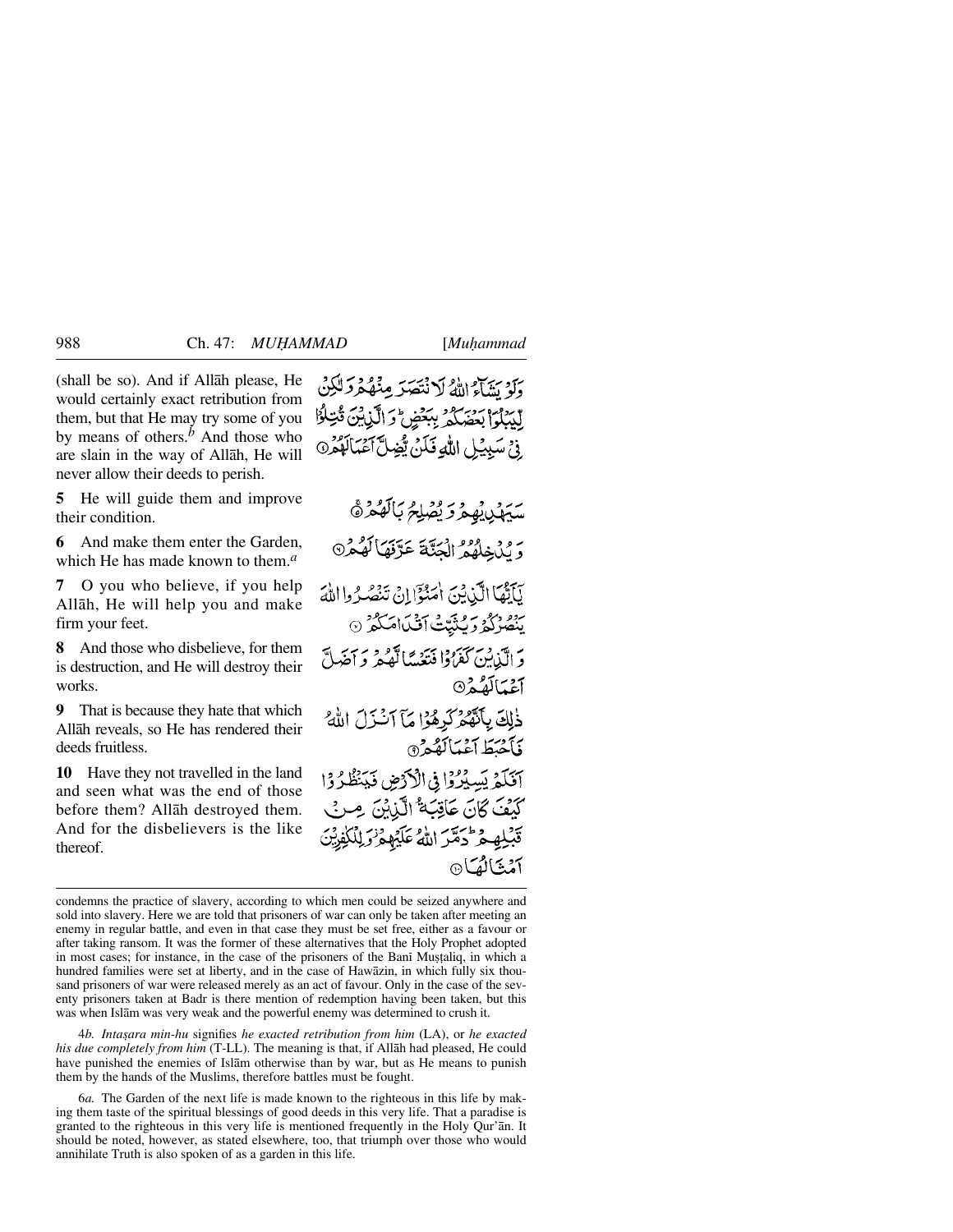**11** That is because Allåh is the Patron of those who believe, and because the disbelievers have no patron.

#### SECTION 2: **Oppressors shall be brought low**

**12** Surely Allåh will make those who believe and do good enter Gardens wherein flow rivers. And those who disbelieve enjoy themselves and eat as the cattle eat, and the Fire is their abode.

**13** And how many a town, more powerful than thy town which has driven thee out — We destroyed them, so there was no helper for them.*<sup>a</sup>*

**14** Is then he who has a clear argument from his Lord like him to whom his evil conduct is made fair-seeming; and they follow their low desires.

**15** A parable of the Garden which the dutiful are promised: Therein are rivers of water not altering for the worse, and rivers of milk whereof the taste changes not, and rivers of wine delicious to the drinkers, and rivers of honey clarified;*<sup>a</sup>* and for them therein are all fruits and protection

إِنَّ اللَّهَ بُدُخِلُ الَّذِبْنَ اٰمَنُوْا ﴾ عَيِلُوا الصَّلِحْتِ جَنَّتٍ تَجْرِئُ مِنْ تَحْتِهَا الْأَنْهَٰدُ \* وَ الَّذِيْنَ كَشَدَّدُوْا يَتَنَتَّعُونَ وَ يَأْكُلُوْنَ كَمَا تَأْكُلُ الْأَنْعَامُرُ وَالنَّاسُ مَنْوَى لَّهُ مِرْ۞ دَ كَأَبَيْنَ مِّنْ قَدْرَبَةٍ هِيَ آَشَدَةٌ قَبَةٌ قَدْ قَدْنَ قَرْبَتِكَ الَّذِحَ آخْرَجَنُكَ ۚ آَهۡلَكۡنٰهُ هُرَ فَلَا نَاصِرَ لَهُمْ آفَمَنْ كَانَ عَلَىٰ بَيِّنَةِ قِنْ رَّبِّهِ كَمَنْ ثَرَامِينَ لَهُ مُبَوَّعُ عَبَيْلِهِ وَاتَّبَعُوْاً ردسوم<br>أهواءهُمُر@ مَثَلُ الْجَنَّاةِ الَّتِيْ رُعِدَ الْمُتَّقَوْنَ فِيهَا أَنْهَٰدٌ قِنْ مَّآءٍ غَيْرِ اٰسِنَّ دَ ٱ قِينُ لَّكِينَ لَّهُ بَتَغَيَّرُ طَعُمُهُ ۚ وَإِنَّ قِنْ خَمْرِ لَّيْ َةِ لِّلشَّرِ بِ2َنَ ةَ دَانْهْلُرْقِينْ عَسَلِ مُّصَعِّيٍّ وَلَهِ

<sup>13</sup>*a.* The town which had driven away the Holy Prophet was Makkah, and the overthrow of its power is here foretold in the clearest words. It will be seen that the Makkans were not destroyed when their final overthrow came, nor did the Holy Prophet punish them for their crimes and tyrannies against the Muslims. They were dealt with very mercifully — so mercifully indeed that the history of the world does not present another instance of such merciful treatment of a conquered nation of oppressors. By their destruction was thus meant the overthrow of their power.

<sup>15</sup>*a.* Note that the description given does not mention the actual blessings of paradise, for they are blessings "which no eye has seen, nor has any ear heard, nor has it entered into the heart of man to conceive them" (B. 59:8). The blessings mentioned here are plainly called *a parable*, an example which shows what they are like.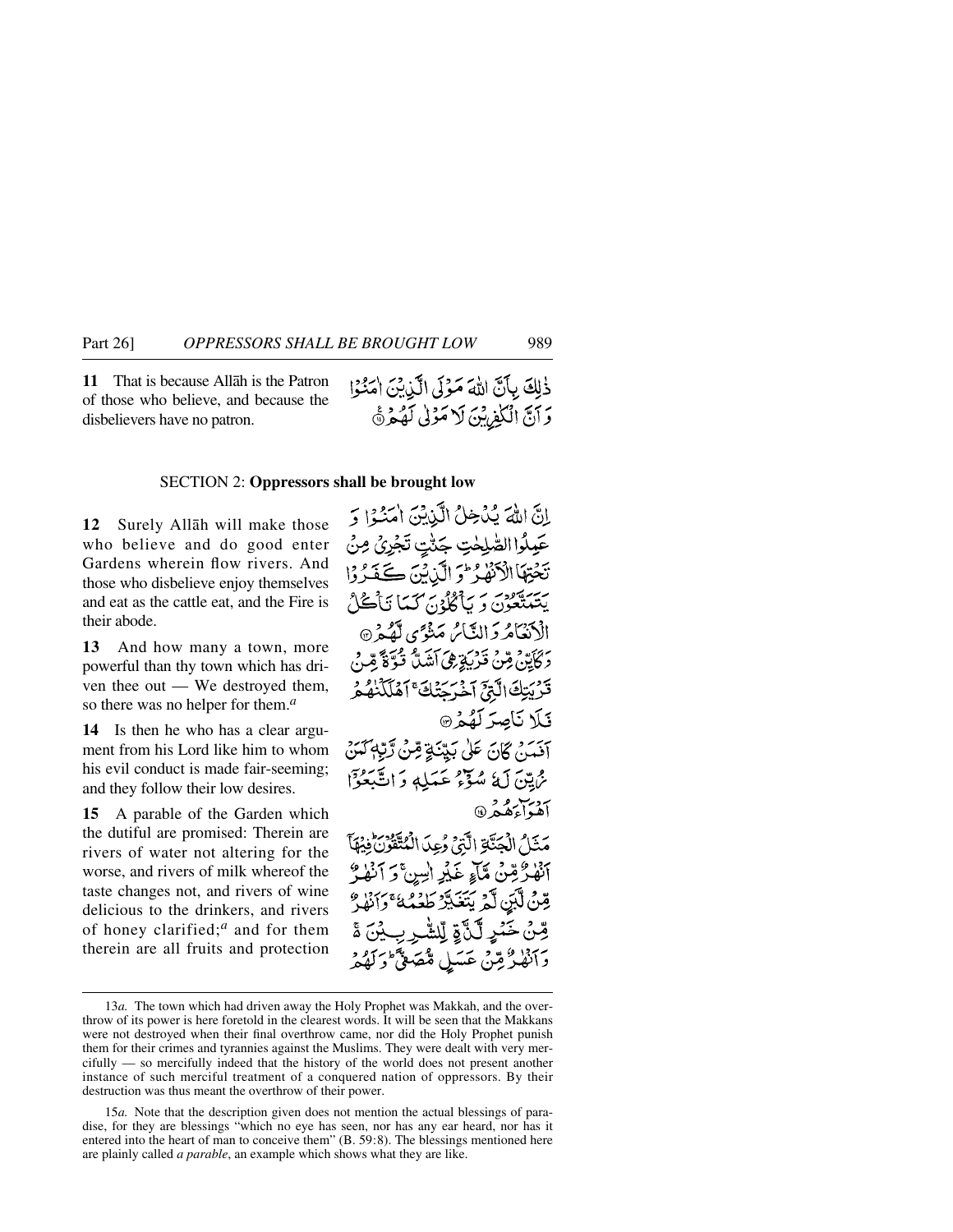from their Lord.*<sup>b</sup>* (Are these) like those who abide in the Fire and who are made to drink boiling water, so it rends their bowels asunder?

**16** And there are those of them who seek to listen to thee, till, when they go forth from thee, they say to those who have been given knowledge: What was it that he said just now? These are they whose hearts Allåh has sealed and they follow their low desires.

**17** And those who follow guidance, He increases them in guidance and grants them their observance of duty.

**18** Wait they for aught but the Hour that it should come upon them of a sudden? Now tokens thereof have already come.*<sup>a</sup>* But how will they have their reminder, when it comes on them?

**19** So know that there is no god but Allåh and ask protection for thy sin and for the believing men and the believing women.*<sup>a</sup>* And Allåh knows your moving about and your staying  $(in a place).<sup>b</sup>$ 

فِيْهَا مِنْ كُلِّ النَّهْدَاتِ وَ مَغْفِدَةٌ قِينْ لَّہِ بِّھُمۡ ۖ مَسَمَنٌ هُوَ خَالِيٌّ ۚ فِي مَآءً حَينُهَاْ فَقَطَّ التَّابِر، دَ مُبِغَدُوْا م دیر کیږي.<br>او د آهغه ه

مِنْهُمْ مَّنْ تَسْتَمِعُ الْيَلْقَ جَهِ إِذَا خَرَجُوْا مِنْ عِنْدِلَةِ قَالَوْا لِلَّذِبْنَ ادْنُوا الْعِيلْهَرَ مَا ذَا قَالَ إِنفَاً تَفَاتُولَّهِ الَّذِيْنَ طَبَعَ اللَّهُ عَلَى فُ لہ جمع دَ اتَّبَعْزَا أَهْوَاءَهُـدُ۞ دَ إِلَيْ بِيْنَ اهْتَيْدَوْا ذَاحَصُوْ هُدَّيْ وَ انْبِهُمْ تَقْدُبِهُمْرٌ ۞

فَهَلَّ بَنْظُرُوْنَ إِلَهَ السَّاعَةَ أَنْ تَأْتِيَهُ هُمْ بِّنْهُمْ ۚ فَقَدْ جَآءَ ٱتَّشْرَاطُهَا ۚ فَأَنَّىٰ لَهُمْ ٳۮؘ**ٳڿٳ**ۧۥٙڷۿؙۿۯ؋ۣڴڒٮۿۿ۞

فَأَعْلَمْ أَنَّهُ لَآ الْهَ إِلَّاللَّهُ وَاسْتَغْفِرْ لِلْأَشْكَ وَلِلْمُؤْمِنِيْنَ وَالْمُؤْ دَ إِذَا مُسْتَوَلِّيْهِ مُتَقَلَّيْكُمْ وَمَنْذَلِكُمْ ثَلَّى

<sup>15</sup>*b.* Here is another instance of the use of the word *maghfirat*, showing that it does not mean forgiveness of sins, but protection from sin. Among the various blessings of paradise, which its inmates find after admission to paradise, is *maghfirat*. It is clear that they could be admitted to paradise only after forgiveness of sins, if they had any, and the commission of sins in paradise is inconceivable.

<sup>18</sup>*a.* By the *Hour* is to be understood the hour of their doom, the overthrow of their power, which is clearly spoken of in the previous verses. Tokens of it had already appeared, for they had seen how Islåm was daily advancing, and how all their efforts to check its progress had ended in failure.

<sup>19</sup>*a.* Not only the Prophet but every believer is told here to keep praying to God for being protected from sins, for himself and for all the believers, men as well as women; see also 40:55*a*, 48:2*a*.

<sup>19</sup>*b. Moving about* refers to man's going to and fro for the transaction of his affairs, and *staying* to taking rest.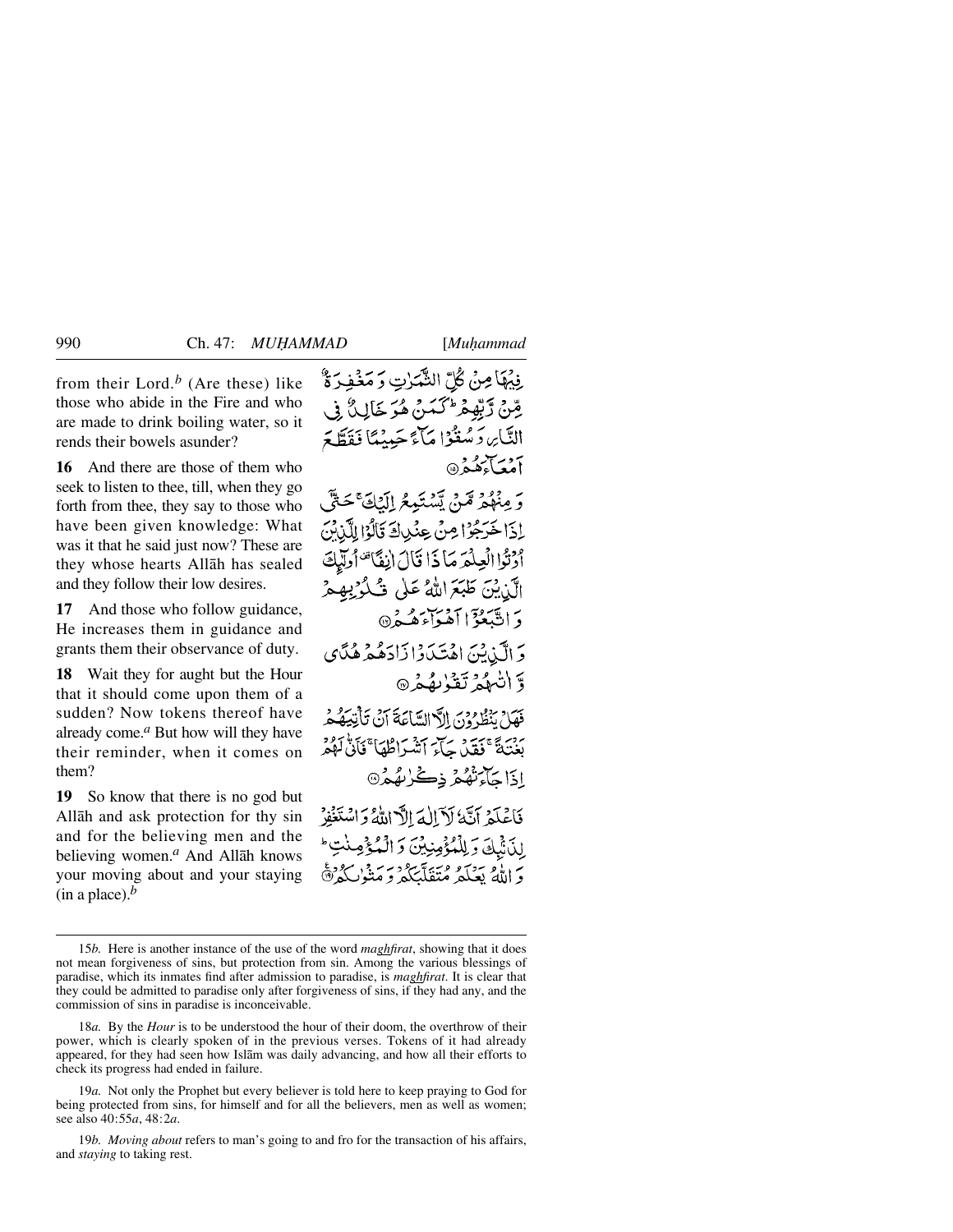## SECTION 3: **The Weak-hearted Ones**

**20** And those who believe say: Why is not a chapter revealed?*<sup>a</sup>* But when a decisive chapter is revealed, and fighting is mentioned therein, thou seest those in whose hearts is a disease look to thee with the look of one fainting at death. So woe to them!

**21** Obedience and a gentle word (was proper). Then when the affair is settled, it is better for them if they remain true to Allåh.

**22** But if you turn away, you are sure to make mischief in the land and cut off the ties of kinship!*<sup>a</sup>*

**23** Those it is whom Allåh has cursed, so He has made them deaf and blinded their eyes.*<sup>a</sup>*

**24** Do they not reflect on the Qur'ån? Or, are there locks on the hearts?

**25** Surely those who turn back after guidance is manifest to them, the devil embellishes it for them; and lengthens false hopes for them.

**26** That is because they say to those who hate what Allåh has revealed: We will obey you in some matters. And Allåh knows their secrets.

وَيَقْوُلُ الَّذِينَ امَنُوْا لَوْلَا ثَرِّلَكَ وْ وَسِيفَاتِيَا أَنْزَلَتْ مُدْدِيَّةٍ وَسَيْئَةٍ وَسَيَكْبَ وَّ ذُكِرَ فِيُهَا الْقِتَالُ مِ ايْتَ الَّذِيْنَ فِي قُلْوُبِهِمْ مَكْرَضٌ يَنْظُرُونَ الْمَكَ نَظَرَ الْمَغْشِيِّ عَلَيْهِ مِنَ الْمَرْتِّ فَأَدْنِي لَهُمْ ۞ كَلَّكَةُ وَقَوْلُ مَّعْزُوفُ فَإِذَاعَزَمَ الكفر تكويمك ثوا الله لكان خَذَرًا لَّهُمْ ۚ بر<br>فَهَلْ عَسَيْتُعْرِلْنِ تَوَلَّيْكُمْ أَبْ تَفْسِدُ وَإِنِّي الْأَدْخِينِ وَتُقَطِّعُوْا آَدْجَاهَكُمْ ۞ وْتَبَاثَ الَّذِينَ لَعَنَهُمْ اللَّهُ فَأَصَدَّهُمْ وَ أَعْنَى أَبْصَارَهُمْ أَفَلَا يَتَكَابَرُونَ الْقُرْآنَ آمَرْعَلَى ثُلُوْبِ آتَفَالُهَا @ إنَّ الْكَبْابِينَ إِمْ يَدُّوا عَلَى آدْيَنَا مِهِ مْ قِينِي بَعْيِدِ مَا تَبَيَّتِيَ كَفَيْحُ الْفَيْدَى ۚ الشَّيْطُنُّ سَوَّلَ لَهُ مِرْحَ آمْلِي لَهُ مِرْ۞ ذٰلِكَ بِأَنَّهُمْ قَالُوْا لِلَّذِينَ كَرِهُوْا مَا نَزَّلَ اللَّهُ سَنُطَيِّعُكُمْ ۚ فِي بَعْضِ الْأَمْرِ مَحْرَاتُهُ يَعْلَمُ إِسْرَارَهُمْ @

<sup>20</sup>*a.* The Muslims had been persecuted beyond all measure; they had been oppressed, slain and turned out of their homes. Hence they naturally desired to be allowed to defend themselves. By *a chapter* is meant *a revelation allowing them to fight*.

<sup>22</sup>*a.* It is the hypocrites who are addressed in these words. *Tawallai-tum* may mean either that *you turn your backs* on the Divine commandment to fight in defence of Truth or that *you are put in authority*.

<sup>23</sup>*a.* Note that Allåh blinds the eyes of and makes deaf those who would not turn to the right way. The next verse makes it clear by saying that they do not reflect on the Qur'ån, as if there were locks on their hearts.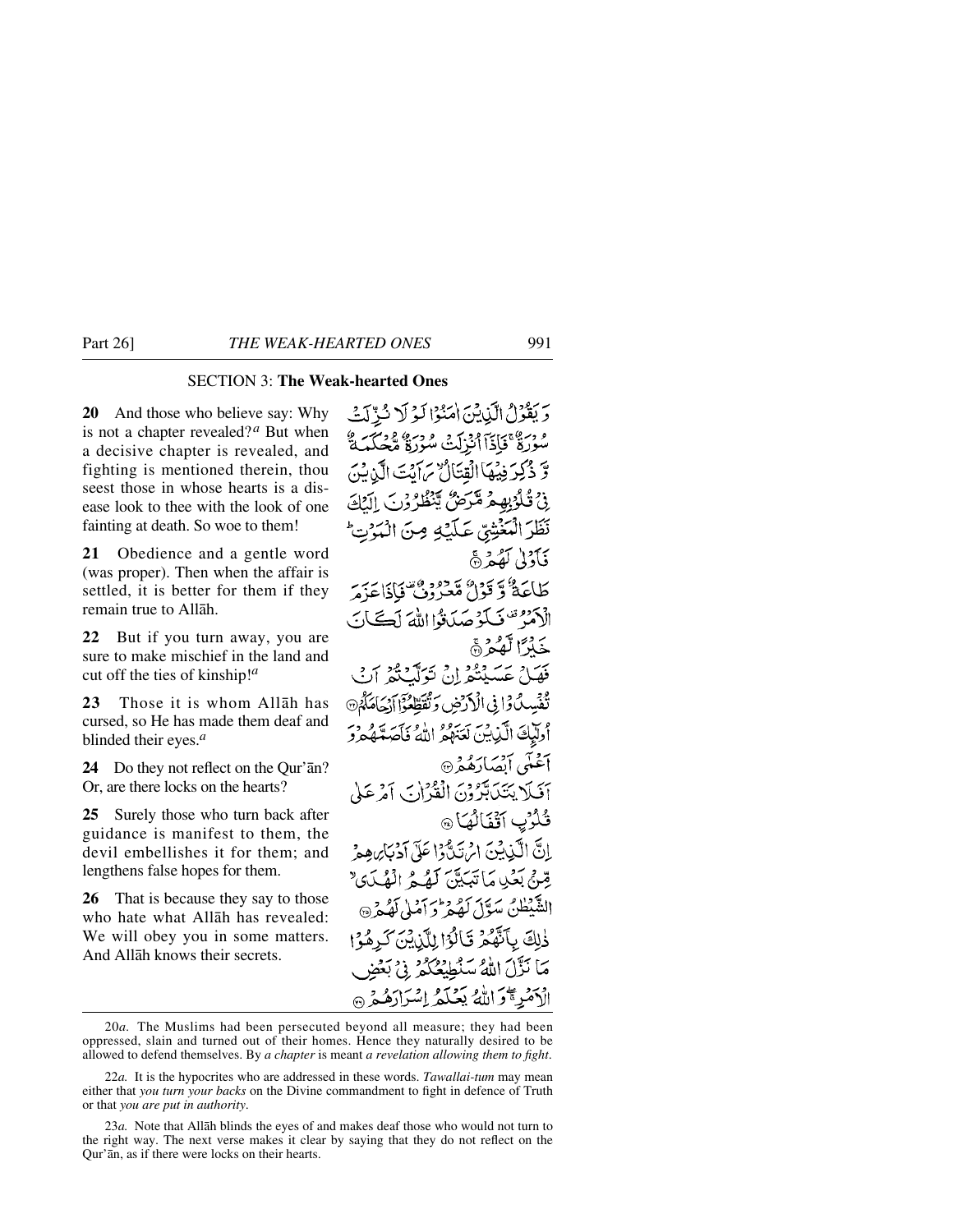**27** But how will it be when the angels cause them to die, smiting their faces and their backs?

**28** That is because they follow that which displeases Allåh and are averse to His pleasure, so He makes their deeds fruitless.

#### SECTION 4: **An Exhortation**

**29** Or do those in whose hearts is a disease think that Allåh will not bring forth their spite?

**30** And if We please, We could show them to thee so that thou shouldst know them by their marks. And certainly thou canst recognize them by the tone of (their) speech. And Allåh knows your deeds.

**31** And certainly We shall try you, till We know those among you who strive hard, and the steadfast, and manifest your news.

**32** Surely those who disbelieve and hinder (men) from Allåh's way and oppose the Messenger after guidance is quite clear to them, cannot harm Allåh in any way, and He will make their deeds fruitless.

**33** O you who believe, obey Allåh and obey the Messenger and make not your deeds vain.

**34** Surely those who disbelieve and hinder (men) from Allåh's way, then die disbelievers, Allåh will not forgive them.

**35** And be not slack so as to cry for peace — and you are the uppermost — and Allåh is with you, and He will not bring your deeds to naught.

آمر حَسِبَ الَّذِينَ فِي تُكْوُبِهِمْ مَّرَضَّ أَنْ لَنْ يَكْخُرِجَ اللَّهُ أَضْغَانَهُمْ ۞ وَلَوْ بَيْنَاءُ إِدْدَانِكُمْ وَيَكْبَدَ نُتَهُمْ بِسِيْلِمُهُوْ وَلَتَعْرِفَتَّهُمْ فِي لَحْنِ الْقَوْلِ وَاللَّهُ بَعْلَهُ أَعْمَالَكُمْ وَلَنَبُلُؤَنَّكُمُ حَتَّى نَعْلَمَ الْمُجْهِلِينَ مِنْكُمْ وَالصّْبِرِينَ ٰوَنَبْلُوْاْ أَخْبَارَكُمْ ۞ إِنَّ الَّذِينَ كَفَرُوْا دَحَهِ لَّهُ وَاعَنْ سَبِيبُلِ اللهِ وَشَاقَوًّا الزَّسُوْلَ مِنْ بِعَبْ هِ مَا تَبَيَّتِهَ كَوْمُ الْصُلْيِ لِأَكُنَّ تَقْهُدَّوُوا اللَّهَ تَنْبَعْ الْمَرْسَبِعْيْطُ آَعْبَالَعْكُفْرِ۞ يَأَيُّهَا الَّذِيْنَ امْنُوْٓا أَطِيْعُوا اللَّهَ وَ آطِيْعُوا الرَّسُوْلَ وَلَا تَّبْطِلُوْٓا آَعَيَالَكُمْ إنَّ الَّذِينَ كَفَرُوا حَصَلُّهُ إِعْنَى سَبِيْلِ اللَّهِ نَثْمًرٌ مَأْنُوْا وَهُمْرِكُفَّائٌ نَسَلَنْ لَّغْفِدَ اللَّهُ لَهُمْنَ فَيَلاَ تَهْنُوْا وَ تَدْعُوْٓا إِلَى السَّلْمِرِةِ ۚ وَ أَنْتُهُ الْكَعَلَوْنَ تَوَاللَّهُ مَعَكُمْ وَلَنْ

لتتركح أغمالككم